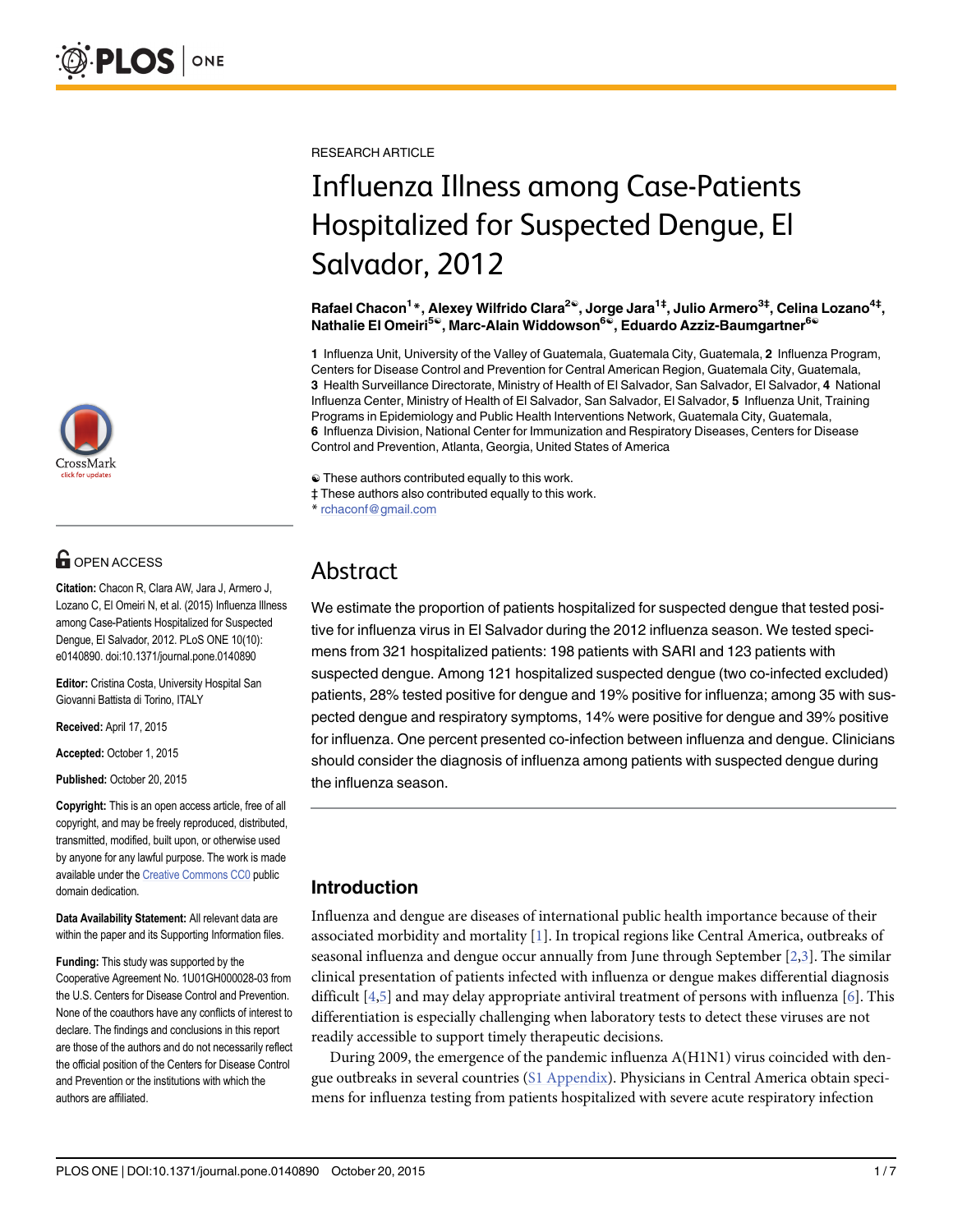<span id="page-1-0"></span>

Competing Interests: The authors have declared that no competing interests exist.

(SARI) [[7](#page-6-0)], but infrequently from patients hospitalized with suspected dengue. Physicians may consider the presence of influenza between suspected dengue cases; this depends on their experience. The criteria for deciding to test for influenza in suspected dengue cases are not included in the guidelines of these countries [\[8](#page-6-0)].

In this study, we estimate the proportion of patients hospitalized for suspected dengue tested positive for influenza virus in El Salvador during the 2012 influenza season. We also compare the respiratory symptoms among persons with dengue or influenza illnesses in order to explore the capability of case definitions for SARI and suspected dengue for detect cases related to influenza and dengue viruses.

## Materials and Methods

We analyzed data from a cross-sectional study originally designed to estimate the prevalence of co-infection with influenza and dengue among hospitalized patients in El Salvador during the 2012. We conducted the study from July 1 to September 30, 2012, coinciding with the period that historically has the highest influenza and dengue activity in El Salvador (Fig 1) [[9\]](#page-6-0).

We enrolled hospitalized patients with SARI and/or suspected dengue at three reference hospitals and one general hospital that comprised the influenza surveillance network in El Salvador. We solicited to all adults potential participants ( $\geq$  18 years) their written consent to participate in the study. If they were not able to speak because of medical condition, we asked for written consent to next of kin. If this participant regained their cognitive faculties, was performed the consent process; this was documented in the appropriate form. All potential participants children (<18 years) were asked the written consent of their parents or guardians. In

# Figure. Distribution of the median of the number of cases hospitalized by suspected dengue or severe acute respiratory infection (SARI) per month. El Salvador, 2008-2012.



Source: Integrated Morbidity and Mortality Information System (SIMMOW), National Integrated Surveillance, National Influenza Center of the National Institute of Health. Ministry of Health of El Salvador.

#### Fig 1. Trend.

doi:10.1371/journal.pone.0140890.g001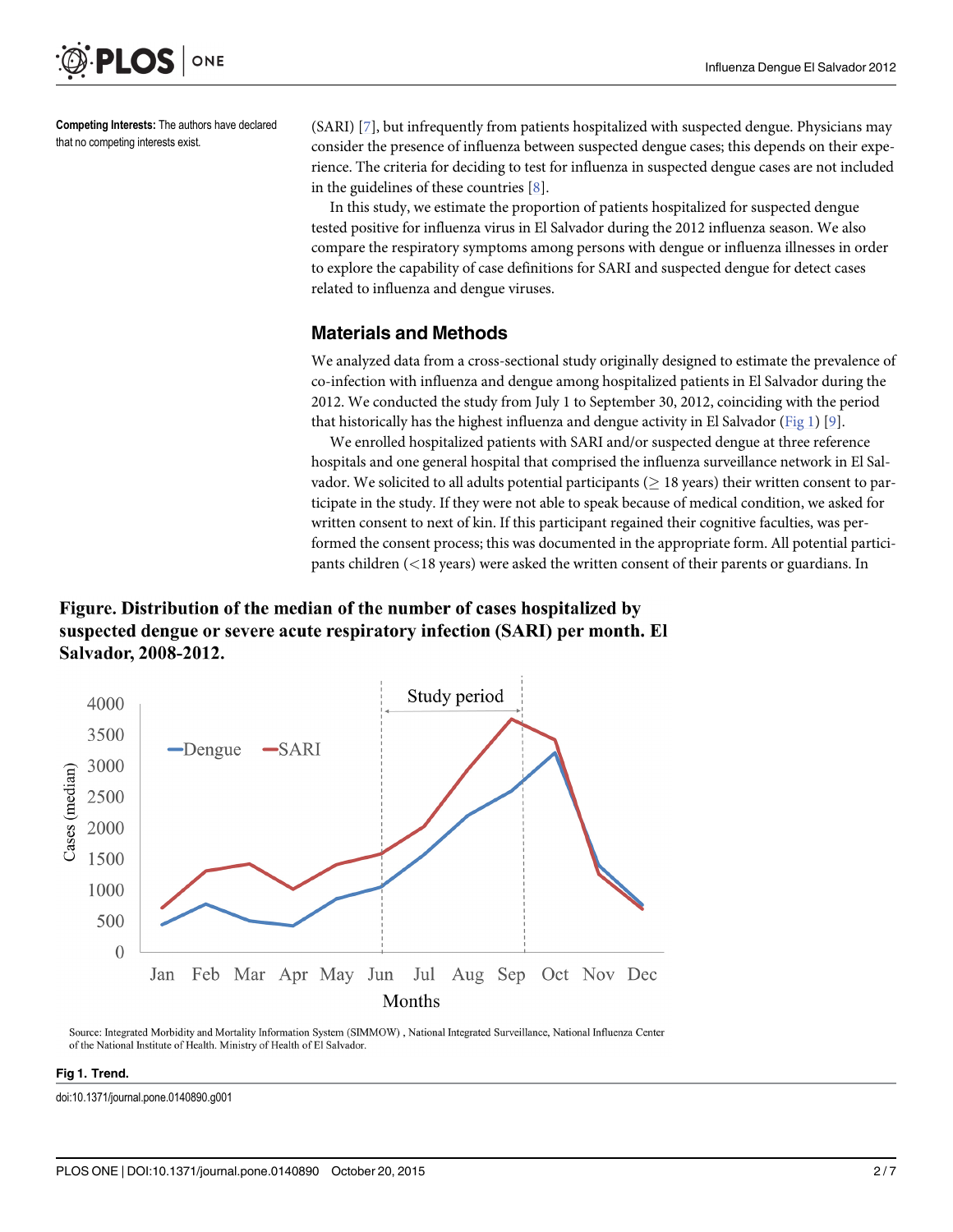<span id="page-2-0"></span>addition to informed consent, to children  $>$  7 years old who were able to give assent, we read the Assent Form, and if they were agree, we asked to sign it. In all cases, we gave a hard copy of the Informed Consent Form. Consent procedures were approved by the Ethics Committee for Clinical Research of El Salvador, and the Committee on Ethics in Research of the Universidad del Valle de Guatemala.

We identified patients using the WHO SARI case definition [[7](#page-6-0)], and the El Salvador Minis-try of Health case definition for dengue (adapted from WHO) [\[10\]](#page-6-0) (Table 1).

We excluded newborns (unlikely to present with classical influenza symptoms) [[11](#page-6-0)], cases hospitalized after five days of symptoms onset because a lower probability of accurate laboratory confirmation for dengue using rtPCR  $[12]$ , hospital-acquired infections, and persons admitted for social reasons (e.g. inability to treat mild illnesses at home because of their living situation).

To ascertain dengue or SARI case status, we collected clinical data through interviews with patients or their proxy (i.e., parents or guardians), clinical examinations, and medical record reviews. We considered cough, rhinorrhea, nasal congestion, sneezing, inspiratory crackles, sore throat, wheezing and shortness of breath as respiratory symptoms. We classified cases as very severe if they were hospitalized beyond five days; required restricted antibiotics (drugs for resistant bacteria) [\[13\]](#page-6-0), mechanical ventilation, or intensive care; or died during their hospitalization. At enrollment, we obtained nasal and pharyngeal swab and blood samples from all participants. Specimens were tested at the National Reference Laboratory for influenza and dengue viruses through real time reverse transcription polymerase chain reaction (rtPCR). We defined thrombocytopenia as <150,000 platelets per mm3 [[12](#page-6-0)].

Detection of influenza and dengue virus using rtPCR were performed using the CDC protocols. We identified influenza subtypes: A/H1, A/H3, 2009 AH1N1pdm and B; and dengue serotypes 1, 2, 3, and 4. Extraction kit Ag-Path (Ambion) and RNA purification Qiagen Qia-amp, and Invitrogen PureLink wer used. The spin column and QIAcube methods were used. The sensitivity of the method for detection of influenza virus was 99.3% and 87.1% for dengue. The specificity for influenza virus was 92.3% and 97.7% for dengue (data are theoretical sensitivity and specificity of the method) [[14,15](#page-6-0)].

We assessed the distribution of respiratory symptomatology among patients with laboratory-confirmed dengue or influenza through PCR.

#### **Results**

We identified 392 cases that met case definition for SARI or suspected dengue, of which 321 accepted to participate (82%) and 71 refused to participate (18%). We tested specimens from 321 hospitalized patients: 198 patients with SARI and 123 patients with suspected dengue. One

| Severe acute respiratory infection (SARI)<br>case-definition:                                                | Suspected dengue case-definition:                                                                                                                                                                                                                                                                        | Criteria for severe denque:                                                   |
|--------------------------------------------------------------------------------------------------------------|----------------------------------------------------------------------------------------------------------------------------------------------------------------------------------------------------------------------------------------------------------------------------------------------------------|-------------------------------------------------------------------------------|
| Sudden onset of fever over 38° C and Cough<br>or sore throat, and dyspnea, and requiring<br>hospitalization. | Sudden onset of fever, and at least two of the following<br>manifestations: Malaise, Headache, Retro ocular pain, Myalgia /<br>arthralgia, Rash, Anorexia, Nausea, History of spontaneous<br>bleeding, Tourniquet test positive, Leukopenia.                                                             | Severe plasma leakage, or Severe<br>bleeding, or Severe organ<br>involvement. |
|                                                                                                              | Or any of the warning signs: Sustained abdominal pain, Intense<br>vomiting, Body fluid accumulation, Mucosal bleeding, Lethargy /<br>irritability, Asthenia, Enlarged liver (greater than 2 cm), Increased<br>hematocrit associated with a rapid decrease of platelet count<br>within a 24 hour period). |                                                                               |

doi:10.1371/journal.pone.0140890.t001

#### Table 1. Case definitions used for the study.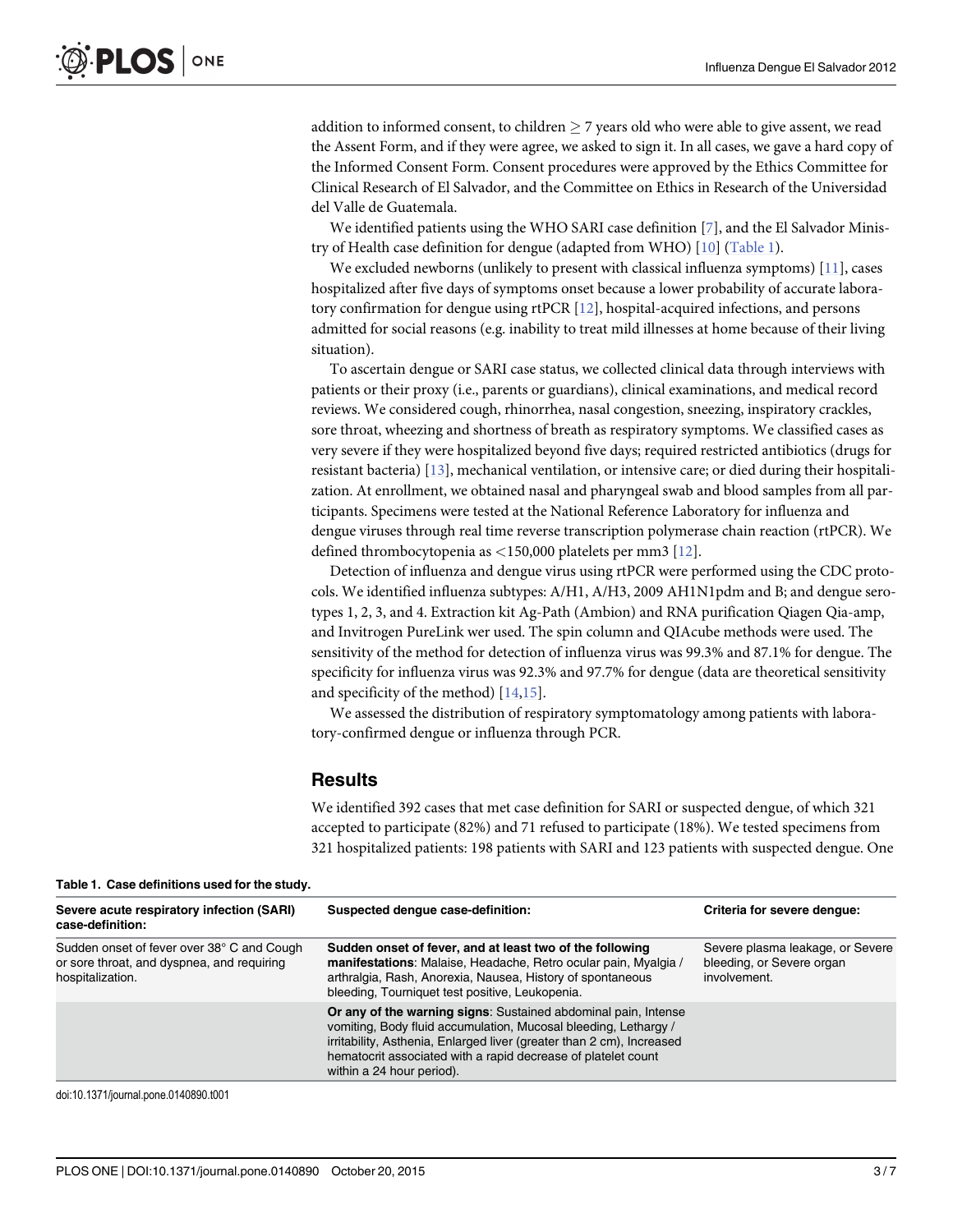<span id="page-3-0"></span>Table 2. Laboratory test results for influenza and dengue viruses in patients with suspected dengue or severe acute respiratory illness (SARI) at

| hospital admission, 4 hospitals in El Salvador, during July 1 through September 30, 2012. |                                                  |                                |                                |                              |  |  |
|-------------------------------------------------------------------------------------------|--------------------------------------------------|--------------------------------|--------------------------------|------------------------------|--|--|
|                                                                                           | Influenza $(+)$<br>Dengue (+) (Co-<br>infection) | Denque $(-)$                   | Influenza (-)<br>Dengue (+)    | Dengue $(-)$                 |  |  |
| <b>SARI</b> ( $n = 198$ )                                                                 | 1 (0.5%, 95%Cl 0-2%)                             | 20 (10%, 95%Cl 6<br>$-14%$     | 4 (2%, 95%CI 0-4%)             | 173 (88%, 95%Cl 83<br>$-92%$ |  |  |
| Suspected denque $(n = 123)$                                                              | 2 (2%, 95%Cl 0-4%)                               | 23 (19%, 95%Cl 12<br>$-26%$    | 34 (28%, 95%Cl 20<br>$-36\%$   | 64 (52%, 95%Cl 43<br>$-61\%$ |  |  |
| Suspected dengue with respiratory symptoms<br>$(n = 36)$                                  | 1 (3%, CI95% 0-15%)                              | 14* (39%, CI95% 22-<br>$56\%)$ | 5 (14%, CI95%<br>$5 - 29\%)$   | 16 (44%, CI95% 27-<br>62%    |  |  |
| Suspected dengue without respiratory<br>symptoms ( $n = 87$ )                             | 1 (1%, CI95% 0-6%)                               | 9 (10%, CI95% 3-17%)           | 29 (33%, CI95% 23-<br>44%      | 48 (55%, CI95% 44-<br>66%)   |  |  |
| <b>Total</b> ( $N = 321$ )                                                                | 3 (1%,95%CI 0.2-3%)                              | 43 (13%, 95% CI 10-<br>17%     | 38 (12%, 95%CI)<br>$8 - 16\%)$ | 237 (74%, 95%Cl 69-<br>79%)  |  |  |

\*One (7%) of 14 suspected dengue case-patients tested positive for influenza but negative for dengue; this case also met the SARI case definition.

doi:10.1371/journal.pone.0140890.t002

hundred and sixty-two (50%) were female and 46 patients tested positive for influenza. SARI cases were younger (median age 2 years; IQR 1–7) than suspected dengue cases (median age 11 years; IQR 6–14) ( $p$ <0.01, Mann-Whitney).

Excluding three cases with influenza-dengue co-infection, tested positive for influenza 10% of SARI cases (20 of 198 cases) and 19% of suspected dengue cases (23 123 cases) (Table 2). Thirty nine percent (14 of 36 cases) of suspected cases of dengue were positive for influenza, had some respiratory symptoms, but not required to meet the case definition for SARI (always excluding cases of co-infection). Twenty-five (54%) of the 46 patients who tested positive for influenza and negative for dengue were hospitalized as severe suspected dengue cases. Excluding cases with co-infection, of the 43 cases tested positive for influenza, 53% (23 cases) were hospitalized for suspected dengue.

Respiratory symptoms were present in some suspect dengue cases. Thirty-six (29%) of the 123 patients with suspected dengue developed at least one respiratory symptom, but did not meet the current SARI case definition (no dyspnea) ([Table 1\)](#page-2-0). While 14 (39%) of 36 suspected dengue cases with respiratory symptoms tested positive for influenza (and dengue negative), only 9 (10%) of 87 suspect dengue case-patients without respiratory symptoms (and dengue negative) tested positive for influenza. One (7%) of the 14 suspected dengue case-patients with respiratory symptoms tested positive for influenza (and negative for dengue) and met the SARI case-definition.

We found that of the 23 suspected dengue cases tested positive for influenza, the most prevalent respiratory symptoms were cough with 43% (10 cases), rhinorrhea 35% (8 cases) and nasal congestion 35% (8 cases).

Among hospitalized patients with suspected dengue who tested positive for influenza (and negative for dengue), 61% (14 of 23 cases) presented with respiratory symptoms. Cough (43%), rhinorrhea (35%) and nasal congestion (35%) were the most prevalent among these cases. Only one case had shortness of breath ([Table 3\)](#page-4-0).

Among those who tested negative for influenza, 28% of suspected dengue and 2% of SARI case-patients tested positive for dengue. Among all cases, only 3 (1%) tested positive for both influenza and dengue ([Table 1\)](#page-2-0). Forty-four percent (19 cases) of 43 influenza-positive and 37% (14 cases) of 38 dengue-positive had severe illness.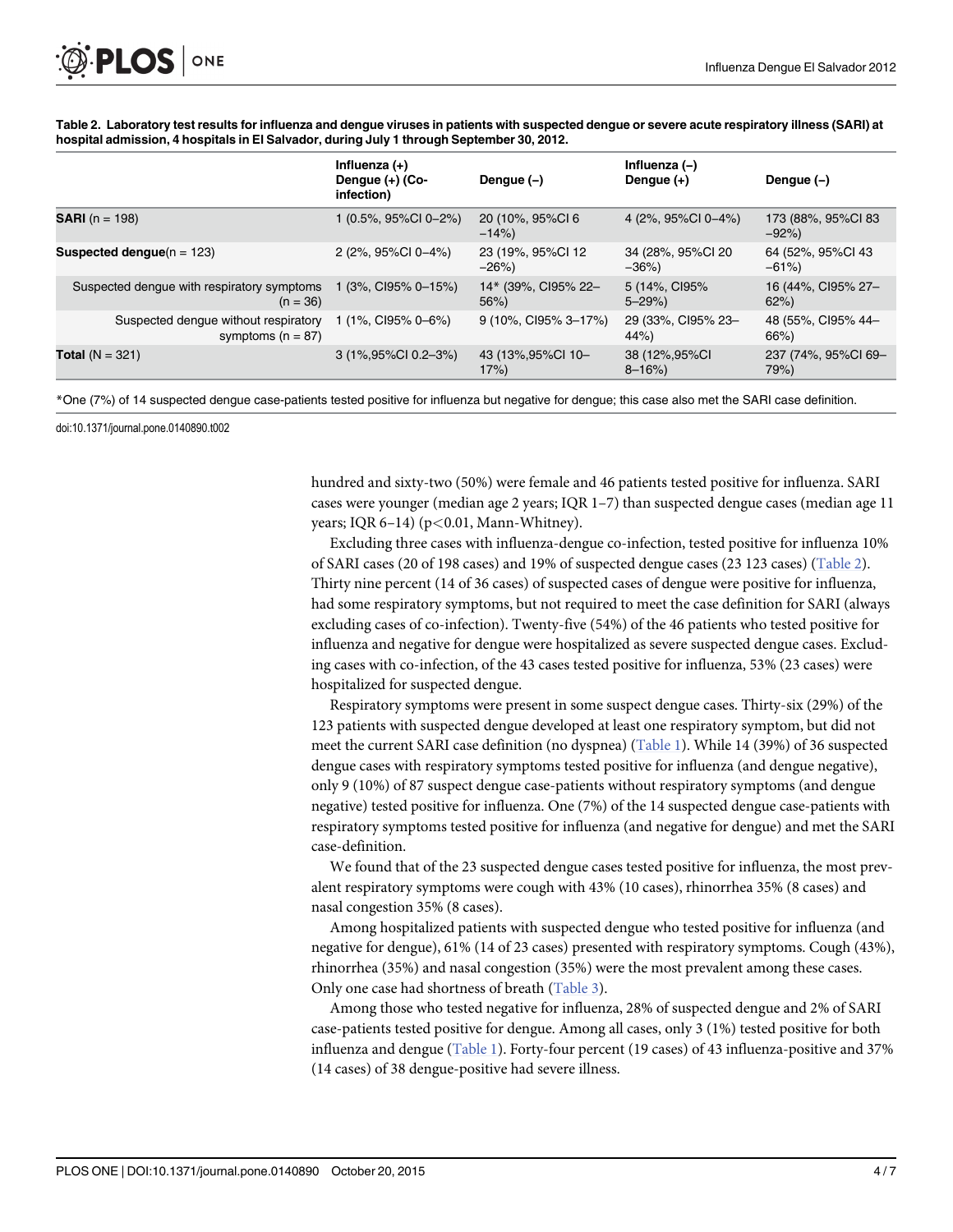<span id="page-4-0"></span>

| Respiratory symptomatology     | Influenza $(+)^*$ (n = 23) | Dengue $(+)^*$ (n = 34) | Negatives ( $n = 64$ )<br>Cases |
|--------------------------------|----------------------------|-------------------------|---------------------------------|
|                                | Cases $(\%)$               | <b>Cases</b>            |                                 |
| Cough                          | 10(43)                     | 5(15)                   | 13(20)                          |
| Rhinorrhea                     | 8(35)                      | 2(6)                    | 5(8)                            |
| Nasal congestion               | 8(35)                      | 4(12)                   | 6(9)                            |
| Sneezing                       | 7(30)                      | 3(9)                    | 5(8)                            |
| Inspiratory crackles           | 4(17)                      | 4(12)                   | 1(2)                            |
| Sore throat                    | 3(13)                      | 0                       | 8(13)                           |
| Wheezing                       | 2(9)                       | 1(3)                    | 3(5)                            |
| Shortness of breath            | 1(4)                       | 4(12)                   | 3(5)                            |
| Any respiratory symptomatology | 14 (61)                    | 5(15)                   | 16 (25)                         |

[Table 3.](#page-3-0) Respiratory symptoms among hospitalized patients with suspected dengue, 4 hospitals in El Salvador, during July 1 through September 30, 2012.

\* Positive by rtPCR. Coinfection cases not included in the table.

doi:10.1371/journal.pone.0140890.t003

Of the 46 influenza-rtPCR positive cases, 44 had influenza B and 2 had influenza A(H1N1) pnd09; 11 (26%) had thrombocytopenia.

#### **Discussion**

Our results suggest that hospitalized persons with influenza illness are often misdiagnosed as having dengue when influenza and dengue epidemics coincide. Most case-patients with suspected dengue that tested positive for influenza (and negative for dengue) presented respiratory symptoms (61%). In addition, one quarter of influenza case-patients had thrombocytopenia, a finding clinicians typically associate with dengue  $[10,12]$  $[10,12]$ . Only 10% of suspected dengue casepatients without respiratory symptoms, however, tested positive for influenza. Clinicians should consider the possibility of influenza illness among suspected dengue case patients during the influenza season, particularly if these have respiratory symptoms and/or meet the SARI case definition.

Public health officials should anticipate that a significant proportion of hospitalized patients with influenza illness may be clinically misdiagnosed with dengue infection. Surveillance platforms from which physicians infrequently obtain respiratory samples from suspected dengue patients may systematically underestimate influenza activity.

The most recent SARI case definition proposed by WHO is: acute respiratory infection with history of fever and cough within 10 days of symptoms among persons requiring hospitalization  $[16]$  $[16]$  $[16]$ . In countries where influenza and dengue co-circulate, the new WHO SARI case definition may increase the number of influenza-positives identified by surveillance platforms (because dyspnea is not included in this case definition).

We found a higher prevalence of cough, rhinorrhea and nasal congestion, in patients hospitalized for suspected dengue tested positive for influenza; this respiratory symptomatology could guide to test for influenza in those cases hospitalized for suspected dengue. This sign is described in the literature to differentiate influenza other acute febrile infections [[17](#page-6-0)]. As has been described in the literature, the tourniquet test can be useful to differentiate dengue from other acute febrile illnesses [[18](#page-6-0)].

Our study had some limitations. We performed the study during an influenza season in which influenza B virus was predominant in El Salvador. Some physicians may have classified case-patients as SARI or suspected dengue on admission based on their clinical impression rather than on the strict application of case-definition criteria. We sampled suspected dengue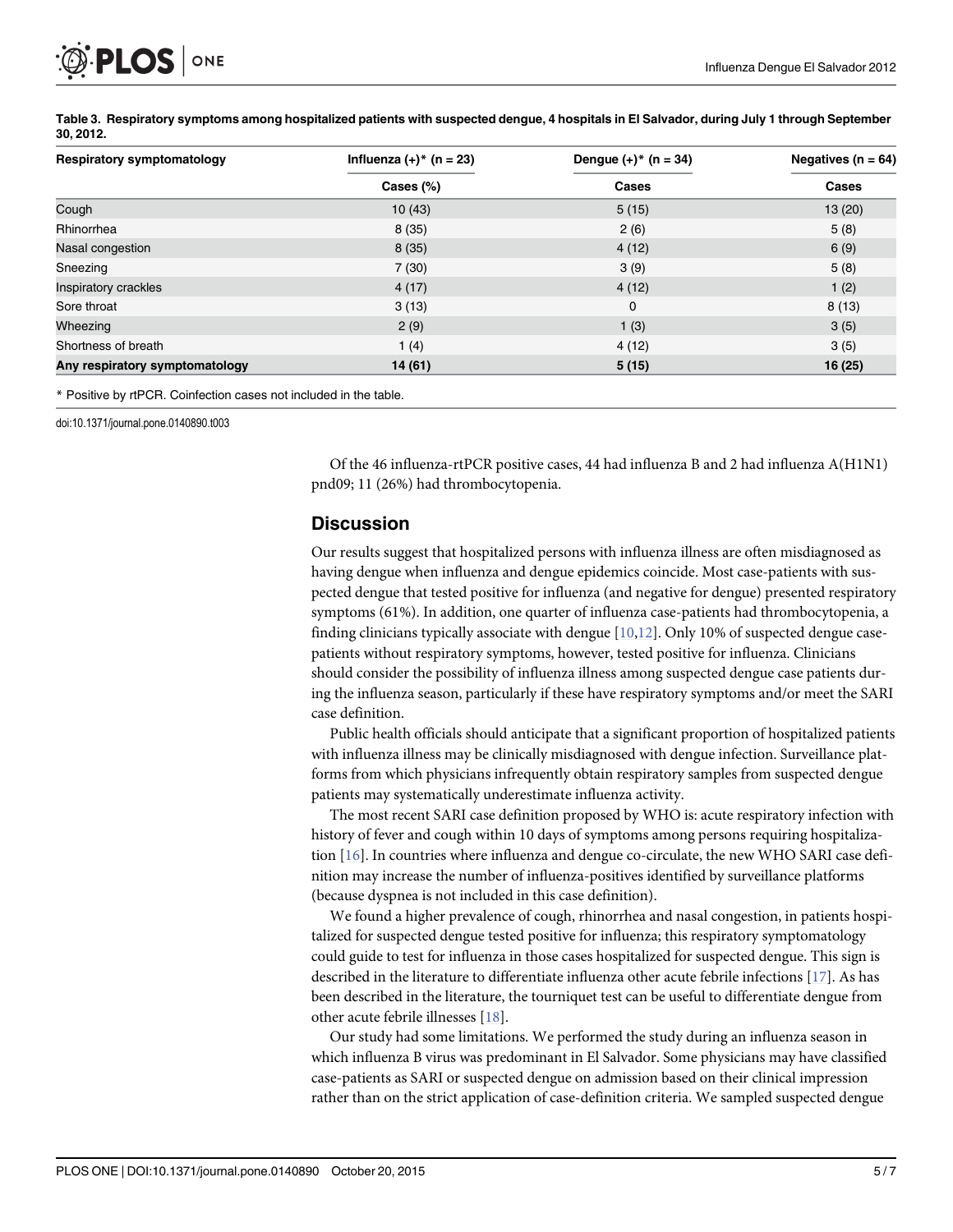<span id="page-5-0"></span>case-patients if they presented within five days of symptoms onset and may have missed dengue case-patients who presented thereafter.

# **Conclusions**

In our study, while dengue was rarely identified among SARI case-patients, influenza was often identified in those with suspected dengue, particularly if these had respiratory symptoms. Clinicians should consider influenza in the differential diagnosis among these patients during the influenza season, even if these present with thrombocytopenia. Surveillance staff should also consider obtaining respiratory specimens from suspected severe dengue case-patients who also meet the new WHO SARI case definition.

# Supporting Information

[S1 Appendix.](http://www.plosone.org/article/fetchSingleRepresentation.action?uri=info:doi/10.1371/journal.pone.0140890.s001) Previous studies that found coinfection between influenza and dengue. (DOCX)

[S1 Database](http://www.plosone.org/article/fetchSingleRepresentation.action?uri=info:doi/10.1371/journal.pone.0140890.s002). Database of the study. (DTA)

### Acknowledgments

We appreciate the support of the Ministry of Health of El Salvador, especially to the Department of Health Surveillance, and the National Influenza Center. We are also grateful for the technical support and financing of both the Influenza Division and Dengue Branch of the Division of Vectorborne Diseases of the Centers for Disease Control and Prevention (CDC).

Disclaimers: This study was supported by the Cooperative Agreement No. 1U01GH000028- 03 from the U.S. Centers for Disease Control and Prevention. None of the coauthors have any conflicts of interest to declare. The findings and conclusions in this report are those of the authors and do not necessarily reflect the official position of the Centers for Disease Control and Prevention or the institutions with which the authors are affiliated.

## Author Contributions

Conceived and designed the experiments: RC AC JJ JA. Performed the experiments: CL. Analyzed the data: RC AC JJ EA NE. Contributed reagents/materials/analysis tools: CL. Wrote the paper: MW EA NE.

#### References

- [1.](#page-0-0) World Health Organization. International Health Regulations [Internet]. 2nd ed. Geneve; 2005. Available: [http://whqlibdoc.who.int/publications/2008/9789241580410\\_eng.pdf](http://whqlibdoc.who.int/publications/2008/9789241580410_eng.pdf)
- [2.](#page-0-0) Bloom-Feshbach K, Alonso WJ, Charu V, Tamerius J, Simonsen L, Miller MA, et al. Latitudinal variations in seasonal activity of influenza and respiratory syncytial virus (RSV): a global comparative review. PLoS One. 2013; 8: e54445. doi: [10.1371/journal.pone.0054445](http://dx.doi.org/10.1371/journal.pone.0054445) PMID: [23457451](http://www.ncbi.nlm.nih.gov/pubmed/23457451)
- [3.](#page-0-0) Zambrano LI, Sevilla C, Reyes-García SZ, Sierra M, Kafati R, Rodriguez-Morales AJ, et al. Potential impacts of climate variability on dengue hemorrhagic fever in Honduras, 2010. Trop Biomed. 2012; 29: 499–507. Available: <http://www.ncbi.nlm.nih.gov/pubmed/23202593> PMID: [23202593](http://www.ncbi.nlm.nih.gov/pubmed/23202593)
- [4.](#page-0-0) Leelarasamee A, Chupaprawan C, Chenchittikul M, Udompanthurat S. Etiologies of acute undifferentiated febrile illness in Thailand. J Med Assoc Thai. 2004; 87: 464-72. Available: [http://www.ncbi.nlm.](http://www.ncbi.nlm.nih.gov/pubmed/15222513) [nih.gov/pubmed/15222513](http://www.ncbi.nlm.nih.gov/pubmed/15222513) PMID: [15222513](http://www.ncbi.nlm.nih.gov/pubmed/15222513)
- [5.](#page-0-0) Rodriguez L, Tomashek K, Gregory C, Munoz J, Hunsperger E, Lorenzi O. Co-infection with dengue virus and pandemic (H1N1) virus [letter]. Emerg Infect Dis. 2010; 16. Available: [http://www.cdc.gov/](http://www.cdc.gov/EID/content/16/5/882.htm) [EID/content/16/5/882.htm](http://www.cdc.gov/EID/content/16/5/882.htm)